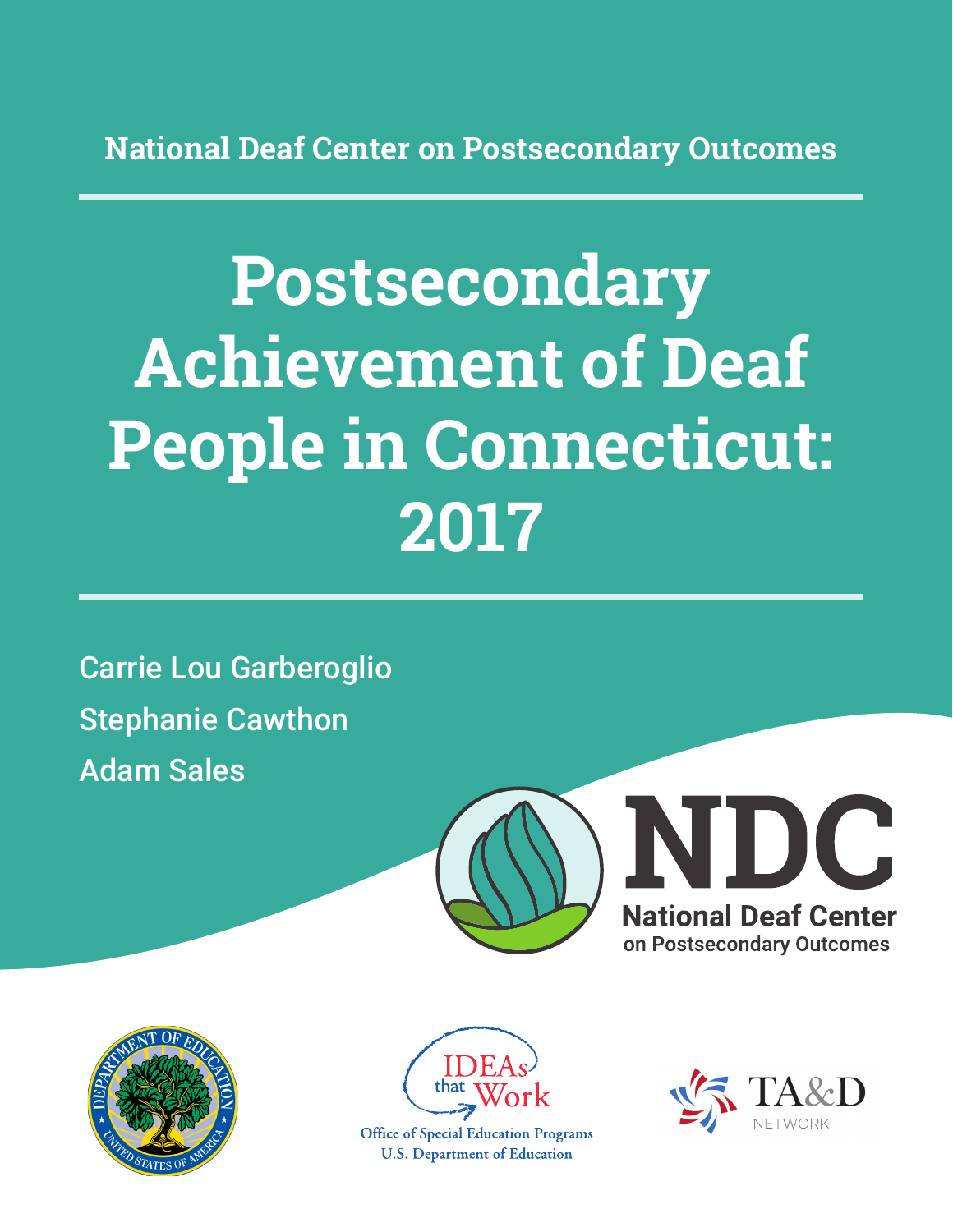This document was developed under a grant from the U.S. Department of Education, OSEP #HD326D160001. However, the contents do not necessarily represent the policy of the U.S. Department of Education, and you should not assume endorsement by the federal government.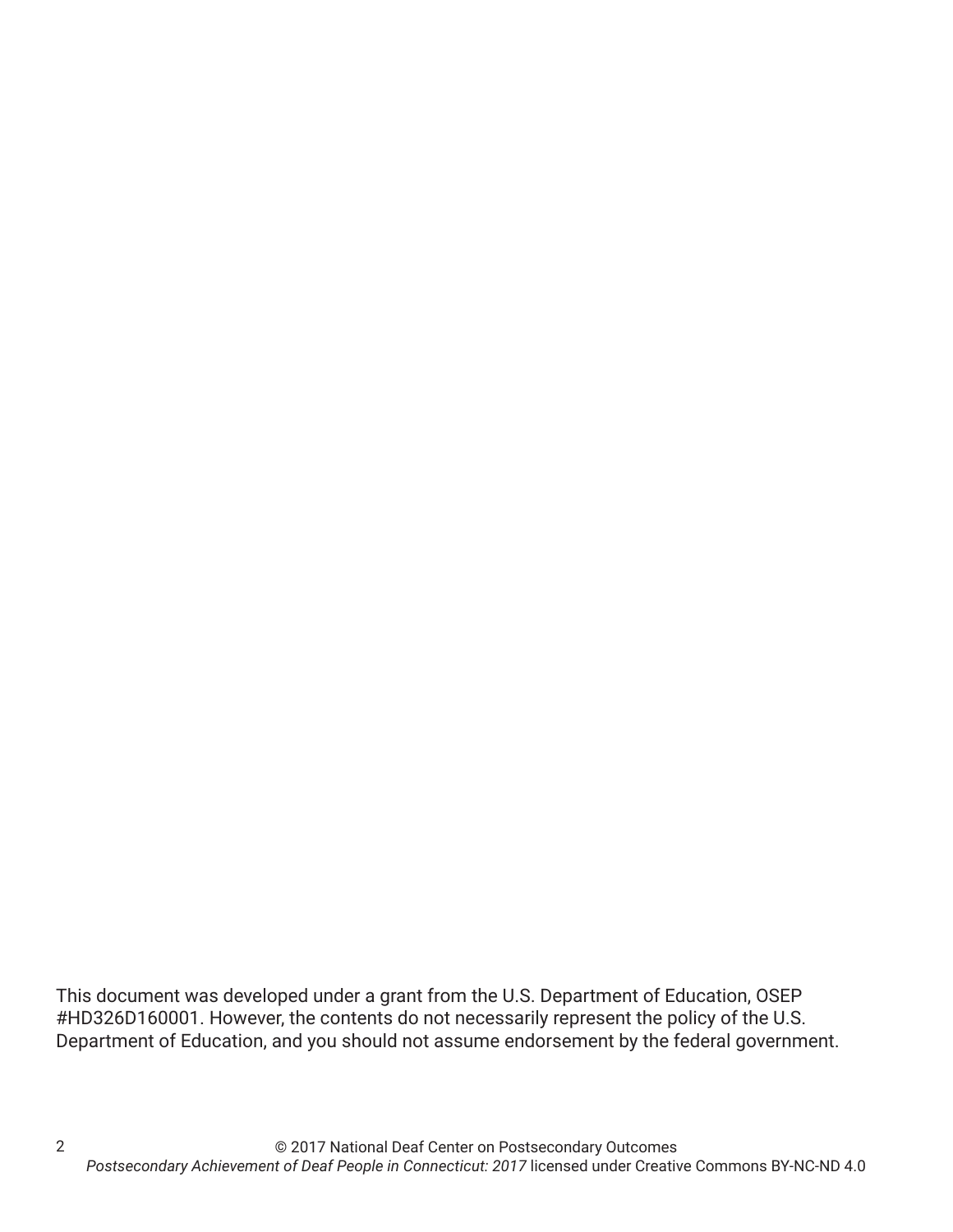Postsecondary experiences of deaf people vary widely across the nation. National reports about educational attainment and employment are available at nationaldeafcenter.org (Garberoglio, Cawthon, & Bond, 2016; Garberoglio, Cawthon, & Sales, 2017). This report provides current estimates of postsecondary achievement in Connecticut. We used 5-year estimates of data from the American Community Survey (ACS), a national survey conducted by the U.S. Census Bureau, to generate the findings in this report. More information about this dataset and the analyses are shared in the Methods section at the end of this report.

# **EDUCATIONAL ATTAINMENT**

In the United States, deaf people attained lower levels of education than their hearing peers in 2015, according to national educational attainment data (Garberoglio et al., 2017). Educational attainment also varied across gender, race, and ethnicity.



In this report, we use the term *deaf* in an all-encompassing manner to include individuals who identify as Deaf, hard of hearing, hearing impaired, late deafened, and deafdisabled.

© 2017 National Deaf Center on Postsecondary Outcomes

*Postsecondary Achievement of Deaf People in Connecticut: 2017* licensed under Creative Commons BY-NC-ND 4.0

**In Connecticut,**

**1.7%**

**of 25–64 year**

**olds are deaf.**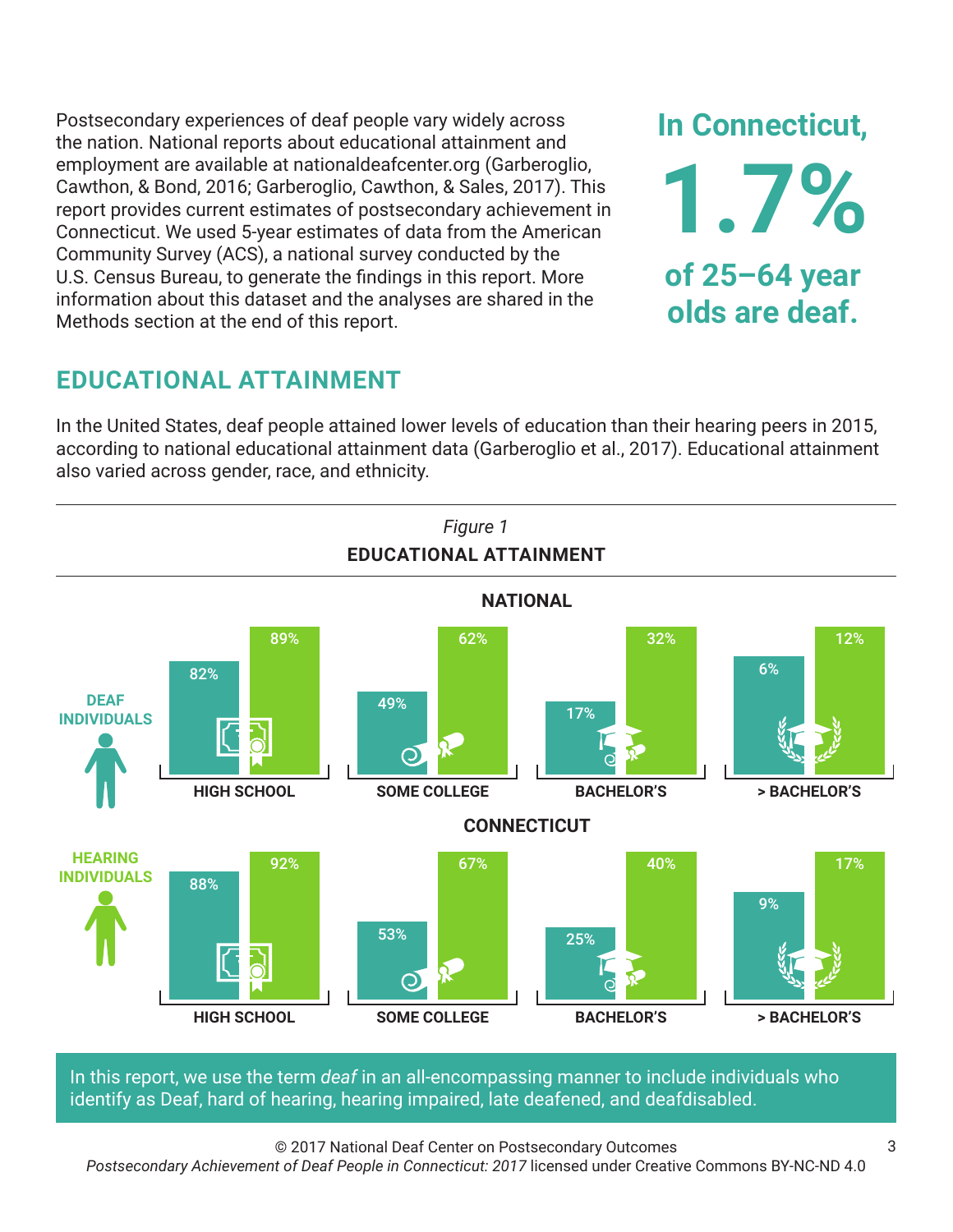### *Figure 2*

### **EDUCATIONAL ATTAINMENT IN CONNECTICUT BY GENDER**

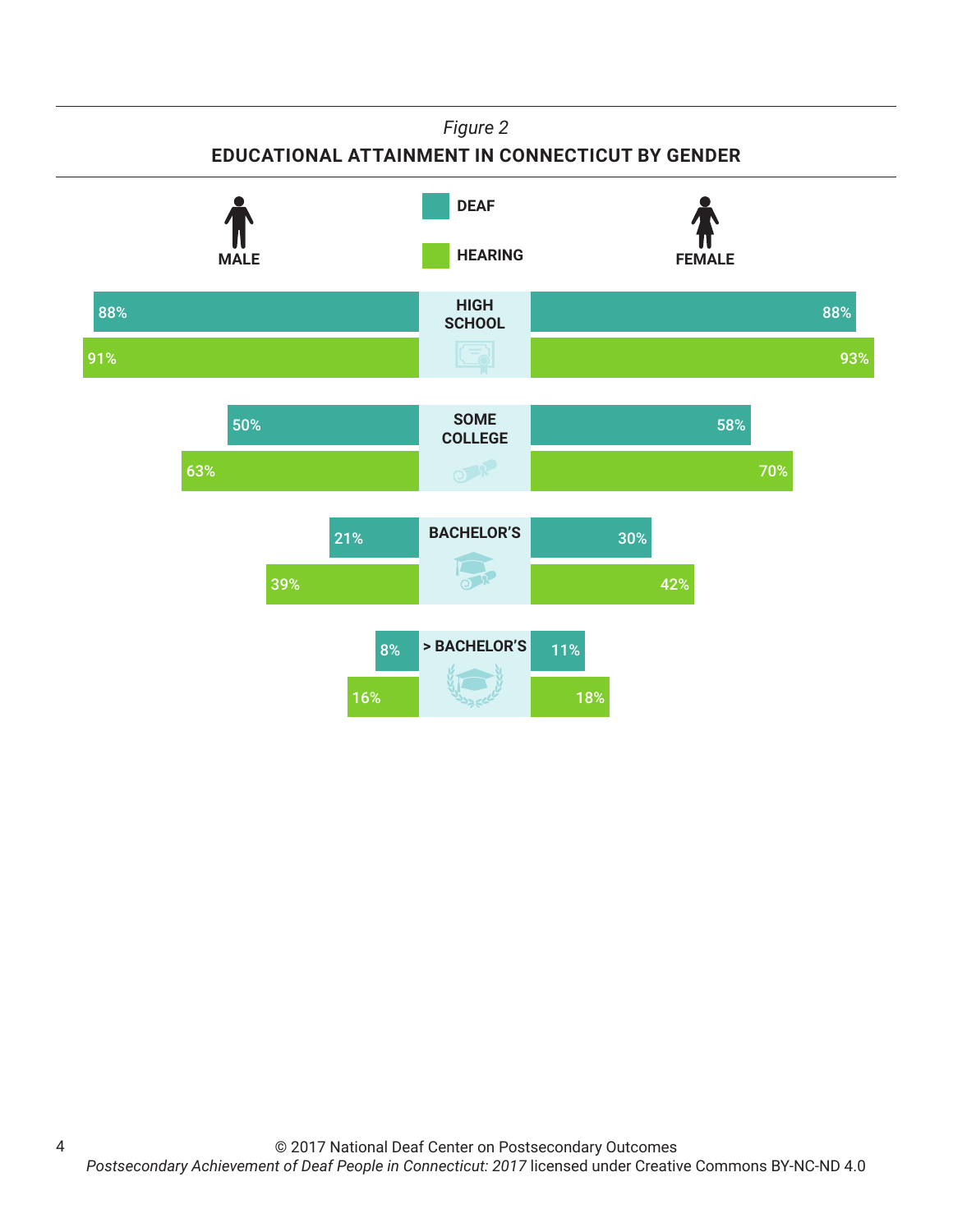*Figure 3*

**EDUCATIONAL ATTAINMENT IN CONNECTICUT BY RACE AND ETHNICITY**



A large percentage of deaf individuals have additional disabilities, and each combination of which results in unique strengths and challenges. Educational attainment rates vary by type of disability. Across the nation, deaf individuals with any type of additional disability reported lower educational attainment levels.

| Figure 4<br>EDUCATIONAL ATTAINMENT BY DISABILITY |                              |                               |                   |                        |
|--------------------------------------------------|------------------------------|-------------------------------|-------------------|------------------------|
|                                                  | <b>HIGH</b><br><b>SCHOOL</b> | <b>SOME</b><br><b>COLLEGE</b> | <b>BACHELOR'S</b> | <b>&gt; BACHELOR'S</b> |
| DEAF + NO ADDITIONAL DISABILITY                  | 92%                          | 60%                           | 30%               | 11%                    |
| DEAF + ANY ADDITIONAL DISABILITY                 | 81%                          | 42%                           | 16%               | 7%                     |
| <b>DEAFBLIND</b>                                 | 79%                          | 38%                           | 16%               | 6%                     |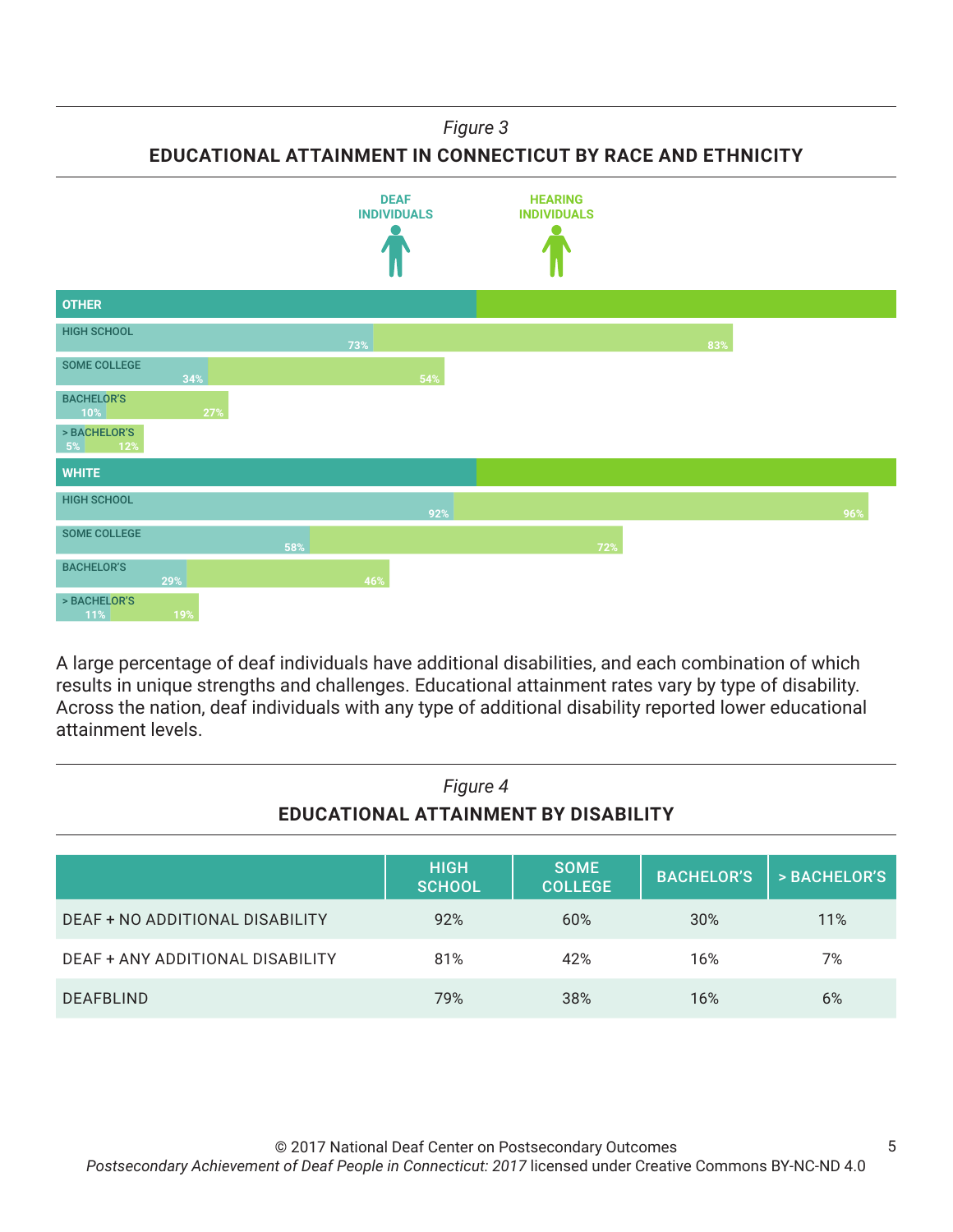# **EMPLOYMENT RATES**

6

National employment statistics show lower employment rates among deaf individuals. Almost half of deaf people are not in the labor force (Garberoglio, Cawthon, & Bond, 2016). Employment rates also vary by gender, race, and ethnicity.

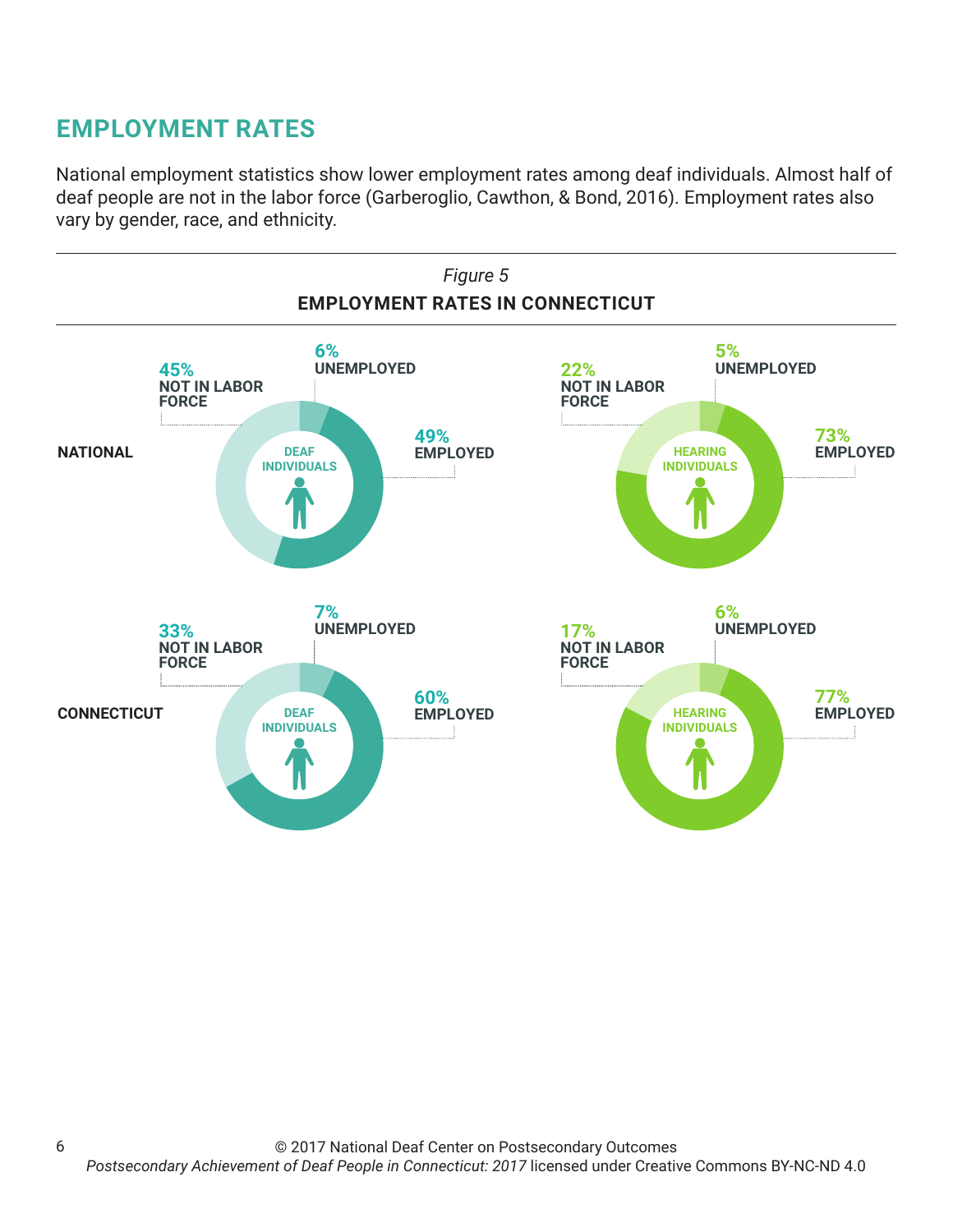

### *Figure 7* **EMPLOYMENT RATES IN CONNECTICUT BY RACE AND ETHNICITY**

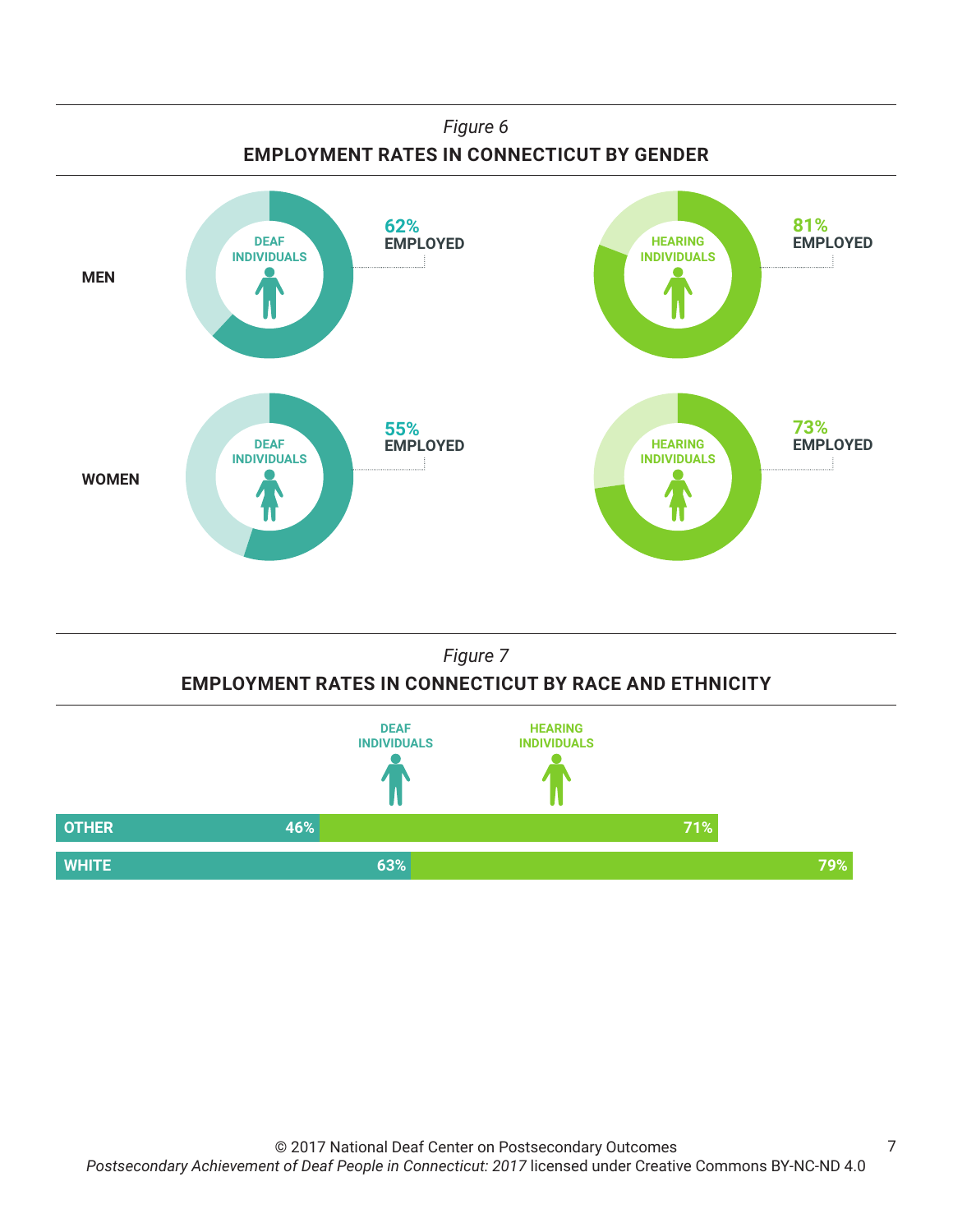### *Figure 8* **EMPLOYMENT RATES IN CONNECTICUT BY DISABILITY**



# **SUPPLEMENTAL SECURITY INCOME**

Deaf individuals receive supplemental security income (SSI) benefits at different rates across the nation. 11.9% of deaf people ages 25–64 in the U.S. receive SSI benefits. In Connecticut, 8.1% of deaf people receive SSI benefits.

# **EARNINGS**

National data show lower median earnings among deaf individuals who were employed full time. Earnings also vary across gender, race, ethnicity, and disability status.



© 2017 National Deaf Center on Postsecondary Outcomes

*Postsecondary Achievement of Deaf People in Connecticut: 2017* licensed under Creative Commons BY-NC-ND 4.0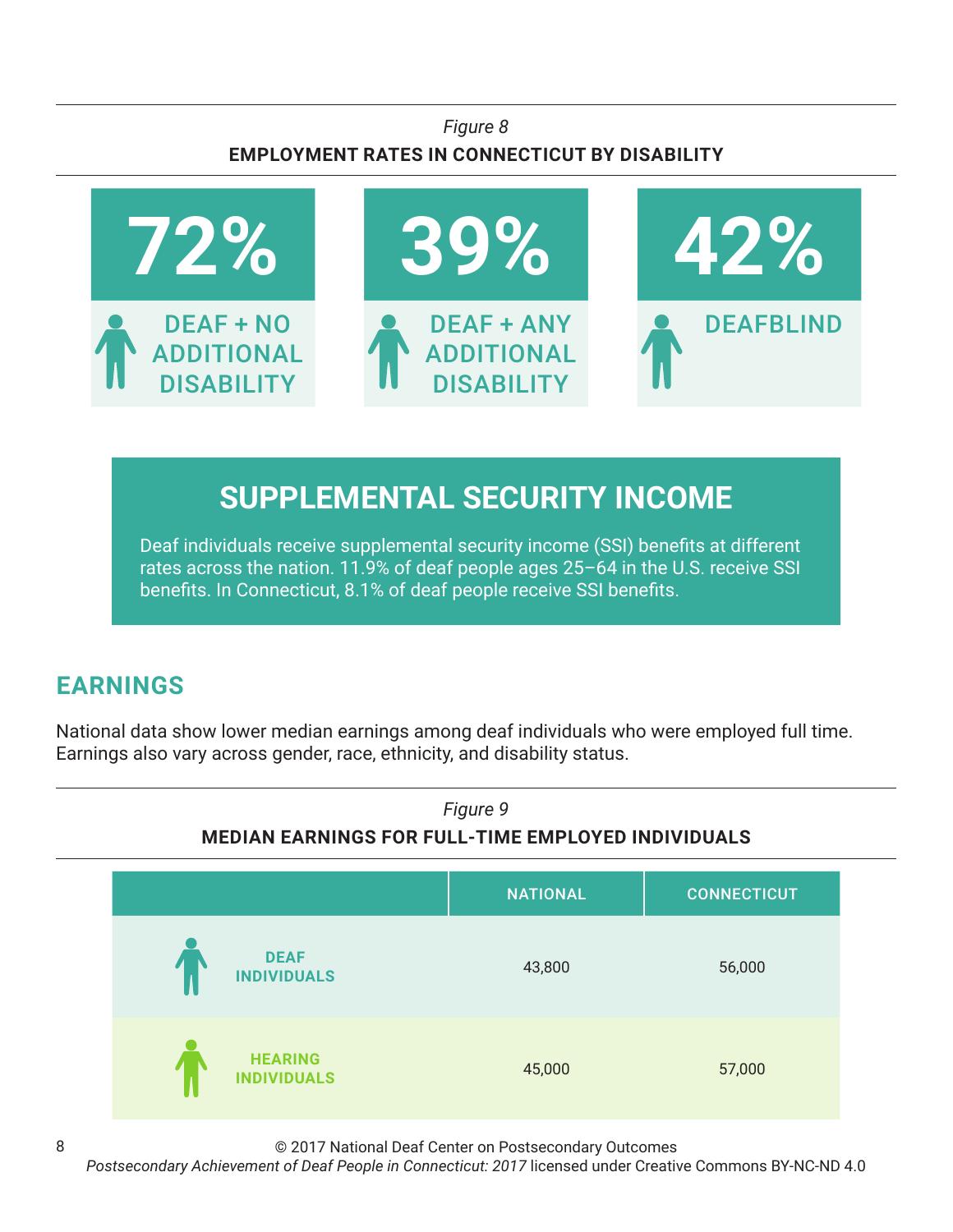*Figure 10*

**MEDIAN EARNINGS FOR FULL-TIME EMPLOYED INDIVIDUALS IN CONNECTICUT BY GENDER**



*Figure 11*

**MEDIAN EARNINGS FOR FULL-TIME EMPLOYED INDIVIDUALS IN CONNECTICUT BY RACE AND ETHNICITY**



### *Figure 12*

### **MEDIAN EARNINGS FOR FULL-TIME EMPLOYED INDIVIDUALS IN CONNECTICUT BY DISABILITY**



© 2017 National Deaf Center on Postsecondary Outcomes *Postsecondary Achievement of Deaf People in Connecticut: 2017* licensed under Creative Commons BY-NC-ND 4.0